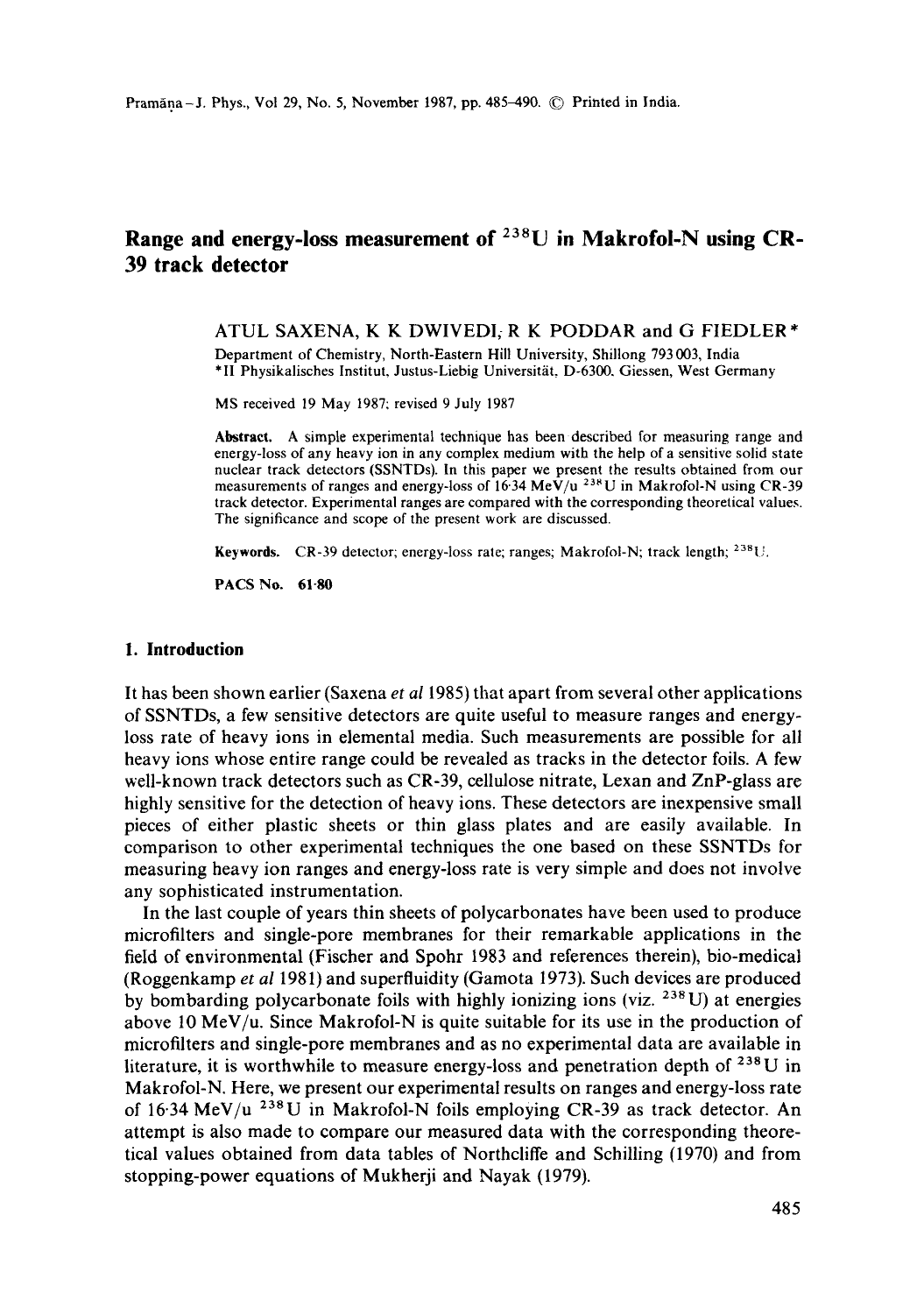# **2. Experimental**

# 2.1 *Preparation of detector and targets*

*2.1.1 CR-39 detector--Cast* sheets of CR-39 are produced from allyl diglycol carbonate (composition:  $C_{12}H_{18}O_7$  and sp. gr. 1.32 g/ml) and are manufactured by Homalite Corporation, Wilmington, Del. (USA). Small detector plates were obtained from commercially available sheets (thickness  $\approx 1.5$  mm) by cutting into the size of  $20 \times 20$  mm<sup>2</sup>. After removing the surface protecting layers, these detector plates were washed in warm soap solution and then dried inside a vacuum desiccator.

2.1.2 *Makrofol-N targets*—Makrofol-N (composition:  $C_{16}H_{14}O_3$  and sp. gr. 1-23 g/ml) is a trade name of yellow polycarbonate, manufactured by Bayer AG, West Germany. Several rectangular foils in the size of  $15 \times 20$  mm<sup>2</sup> were cut from 20  $\mu$ m thin sheets of Makrofol-N. The stacks of varied thicknesses ( $20-240 \mu m$ ) were prepared by mounting 1 to 12 foils successively on CR-39 detectors. These stacks were then fixed on slide glass backing for irradiation.

# 2.2 *Irradiation*

The target-detector assemblies were exposed with a well collimated beam of  $16.34 \text{ MeV}/u$  <sup>238</sup>U ion at XO channel of UNILAC, G.S.I., Darmstadt. All irradiations were done at an incident angle of  $45^\circ$  to the detector surface as shown in figure 1. An optimum flux of  $\sim 10^4$  ions/cm<sup>2</sup> was used. A number of CR-39 detectors (without target foils) were also irradiated under similar conditions with different energies of  $238$ U to obtain a calibration curve.

# 2.3 *Chemical etching*

After irradiation, the target foils of Makrofol-N were removed from CR-39 detectors. The detectors were then etched in 6N NaOH at  $55^{\circ}$ C for 2–4 hr to develop narrow conical tracks. The etching was continued till rounded track tips were observed. After complete etching and thorough washing the detectors were dried under vacuum.

# 2.4 *Measurement of track length*

Well defined narrow tracks were observed at ordinary magnification. Etchable track lengths were measured at random all over the detector surface to average out the effects due to non-uniformity of targets. Projected track lengths and diameters were measured at a magnification of 675  $\times$  and 1500  $\times$  respectively. Using the measured



Figure 1. Schematic diagram showing the irradiation of target-detector assembly.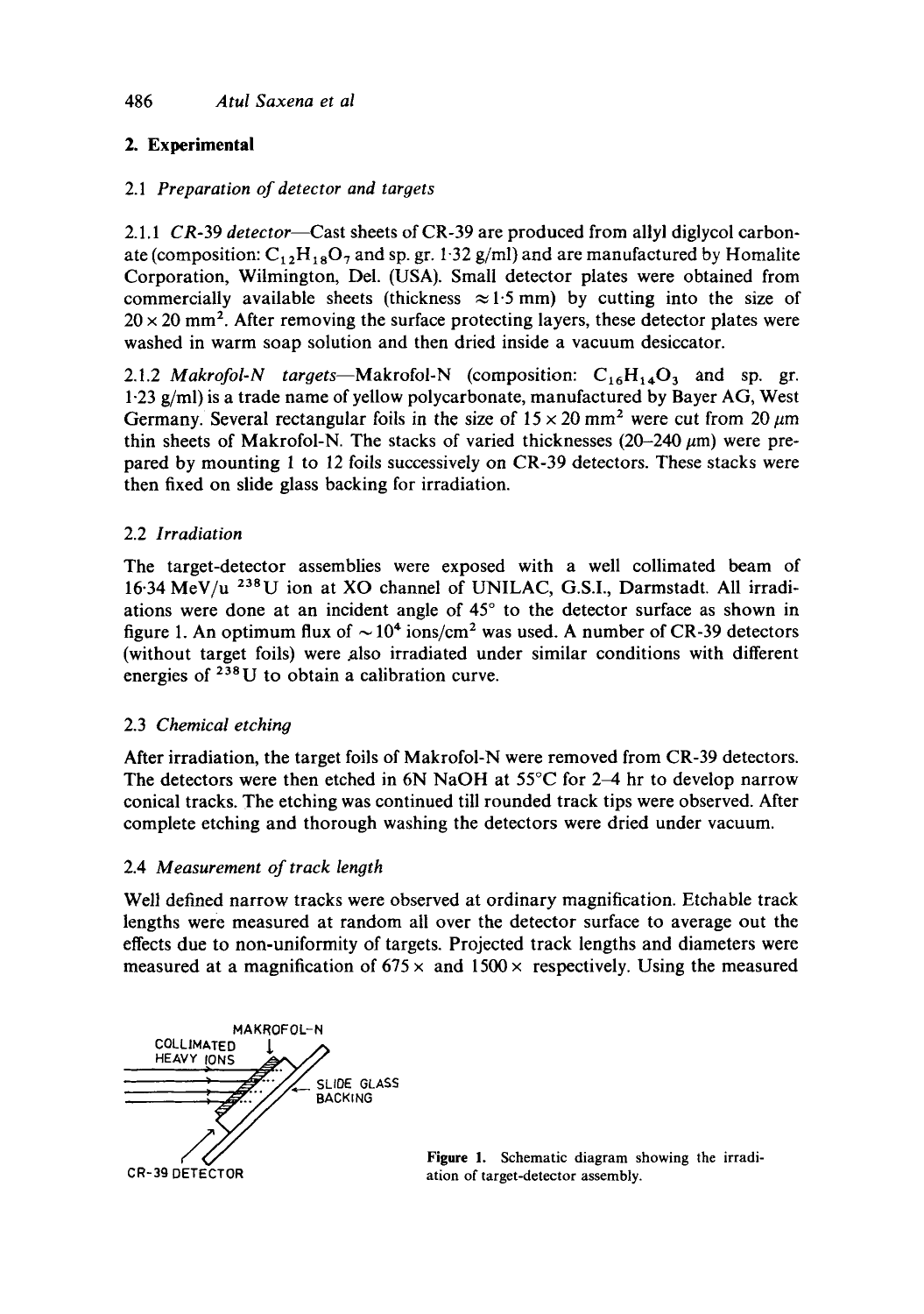data the true maximum etchable track lengths were obtained from the equation given by Dwivedi and Mukherji (1979).

#### 2.5 *Detector calibration*

CR-39 track detectors were calibrated for energy measurements of  $238$ U in terms of maximum etchable track lengths. Figure 2 shows the calibration curve of  $^{238}$ U ion in CR-39 detector. A few high energy points are taken from Dwivedi *et al* (1986). With the help of this calibration curve the energy of  $^{238}$ U ions has been obtained from the values of maximum etchable track lengths in CR-39.

#### 2.6 *Measurement of energy-loss and ranges*

An energy-loss curve for a heavy ion in any medium may be constructed by plotting ion energy as a function of target thickness. For a given target thickness  $(\Delta x)$  the energy lost by a heavy ion may be obtained by

$$
\Delta E = (E_i - E_x),\tag{1}
$$

where  $E_i$  is the initial energy of the ion before entering the foil and  $E_x$  is the degraded energy of the ion after penetrating through the target of thickness  $\Delta x$ . A onedimensional polynom of third order seems to show a best fit for energy-loss data. By extrapolation of the curve till  $E_x = 0$ , one can easily obtain the range  $(R_i)$  of a heavy ion of energy  $E_i$  in any target. From this range value  $(R_i)$ , the range  $R(E)$  at any energy E may simply be obtained from

$$
R(E) = R_i - x(E),\tag{2}
$$

where  $x(E)$  is the target thickness which reduces the ion energy from  $E_i$  to E and is obtained from energy-loss curve.



Figure 2. A plot showing calibration curve between the energy of <sup>238</sup>U and the measured track length in CR-39.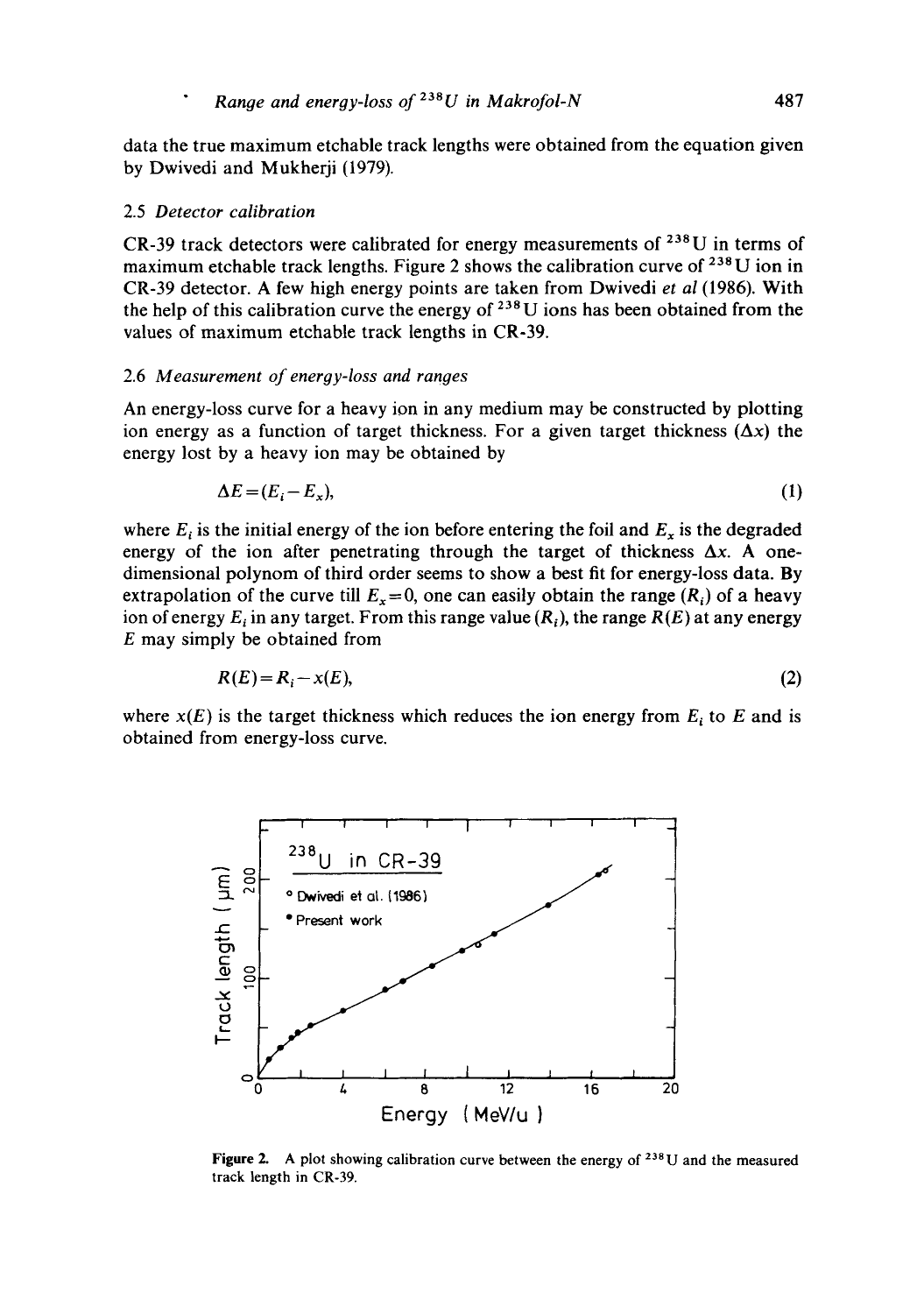## 2.7 *Experimental errors*

The uncertainties in determining the beam energies are very small ( $\approx 0.1\%$ ). The uniformity of the foils was checked by weighing method as well as by Heidenhain depth measuring device with an accuracy of  $\pm 1 \mu m$ . It was found that the stacks of Makrofol-N targets were uniform within 5%. The standard deviation in track length measurement was found  $\approx$  3  $\mu$ m.

## **3. Results and discussion**

Table 1 lists the values of target thickness  $(\Delta x)$ , maximum etchable track lengths  $(L)$  of <sup>238</sup>U ions emerged out through Makrofol-N targets, corresponding ion energies ( $E_x$ ) obtained from calibration curve (figure 2), total energy ( $\Delta E$ ) lost by the ions in targets of different thicknesses and experimental ranges along with theoretical values obtained (a) from stopping power equations of Mukherji and Nayak (1979) and (b) from data tables of Northcliffe and Schilling (1970). An energy-loss curve is drawn between target thickness and ion energy  $(E<sub>x</sub>)$  and is shown in figure 3. From the energy-loss curve, it has been found that 16.34 MeV/u <sup>238</sup>U has a range of  $230 \pm 2 \mu m$  in Makrofol-N whereas the maximum etchable track length is measured to be 226  $\pm$  4  $\mu$ m. This indicates that the entire length of latent tracks are revealed by etching the Makrofol-N foils. Using (2), the ranges of  $^{238}$ U ions are obtained at different energies and are shown in figure 4 along with corresponding theoretical values.

In view of the fact that generally  $30-60 \mu m$  thick films of different polymers are used for the production of microfilters and single-pore membranes, our measured range data predict that uniform microholes in Makrofol-N may be produced by  $^{238}$ U ions having initial energies more than 10 MeV/u.

| Target thickness<br>$\Delta x$ ( $\mu$ m) | Track length<br>$L$ ( $\mu$ m) | Ion energy<br>$E_x$ (MeV/u) | Total energy-lost<br>$\Delta E$ (MeV/u) | <sup>238</sup> U-ranges in Makrofol-N $(\mu m)$ |          |                    |
|-------------------------------------------|--------------------------------|-----------------------------|-----------------------------------------|-------------------------------------------------|----------|--------------------|
|                                           |                                |                             |                                         | Experimental<br>(present work)                  | (a)      | Theoretical<br>(b) |
| Without target                            | $204 + 2$                      | 16.34                       | $0 - 0$                                 | $230-0+20$                                      | 223.5    |                    |
| $28.3 + 1.4$                              | $195 + 3$                      | $15.70 + 0.25$              | $0.64 + 0.25$                           | $216.0 + 2.4$                                   | 2150     |                    |
| $56.6 + 2.0$                              | $161 + 3$                      | $13.00 + 0.25$              | $3.34 + 0.25$                           | $176.7 + 2.8$                                   | 1800     |                    |
| $84.9 + 2.4$                              | $128 + 3$                      | $9.95 + 0.26$               | $6.39 + 0.26$                           | $144.0 + 3.1$                                   | 140.0    | 1530               |
| $113.1 + 2.8$                             | $104 + 3$                      | $7.72 + 0.27$               | $8.62 + 0.27$                           | $118.0 + 3.4$                                   | 1120     | $120 - 0$          |
| $141.4 + 3.2$                             | $82 + 3$                       | $5.55 + 0.28$               | $10-79 + 0.28$                          | $90.0 + 3.8$                                    | 89.5     | 88 <sub>0</sub>    |
| $169.7 + 3.5$                             | $59 + 3$                       | $3.26 + 0.24$               | $13.08 + 0.24$                          | $62.0 + 4.0$                                    | $65-0$   | $57-0$             |
| $198.0 + 3.7$                             | $32 + 3$                       | $108 + 0.18$                | $15.26 + 0.18$                          | $28.7 + 4.2$                                    | $34 - 0$ | $27-0$             |
| $226.3 + 4.0$                             | $14 + 3$                       | $0.32 + 0.11$               | $16-02 + 0.11$                          | $11.3 + 4.5$                                    | $16-0$   | 14.5               |
| $254.6 + 4.2$                             | No tracks                      |                             |                                         |                                                 |          |                    |

Table 1. Values of Makrofol-N thickness, maximum etchable track length of  $^{238}$ U ions in CR-39 detector, energy of the transmitted  $^{238}$ U ion, total energy-lost by the ions and the ranges obtained in Makrofol-N.

(a) Mukherji and Nayak (1979); (b) Northcliffe and Schilling (1970).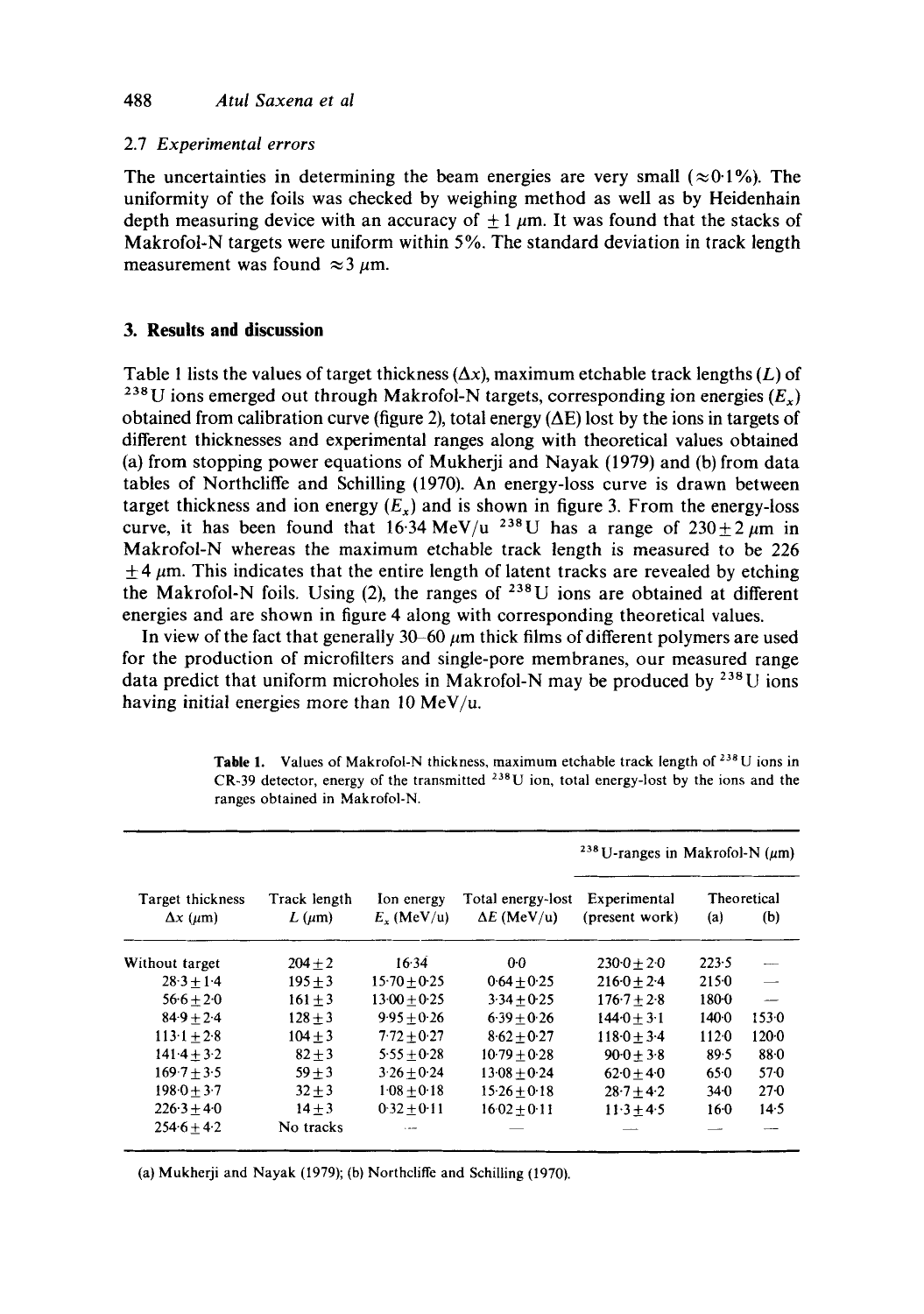

Figure 3. The energy-loss curve for <sup>238</sup> U in Makrofol-N. The initial energy ( $E_i$ ) of the <sup>238</sup> U is 16.34 MeV/u.



**Figure** 4. Measured range-energy data are shown along with the theoretical values obtained from (a) Mukherji and Nayak (1979) and (b) Northcliffe and Schilling (1970).

In the last couple of years, several stopping-power measurements (Varley *et al* 1976; Forster *et al* 1976; Güttner *et al* 1977; Bimbot *et al* 1978, 1980, 1986; and Geissel *et al* 1982) have shown significant discrepancies with the calculated or tabulated values, particularly for heavy ions. For example, the tabulated stopping-power values of  ${}^{84}$ Kr in carbon for 4 to 6 MeV/u obtained from Northcliffe and Schilling (1970) were found to be 30% lower than the measured values (Bimbot *et al 1978)* and thus resulted in overestimation of range values. On the other hand, the range values computed from stopping-power equations proposed by Mukherji and Srivastava (1974), Srivastava and Mukherji (1976) and Mukherji and Nayak (1979) are in good agreement (within 5%) with the measured track lengths for several heavy ions (Tripier *et al* 1974; Dwivedi and Mukherji 1979 and Dwivedi *et al* 1986) in a few track detectors. Here, we compare our measured ranges of  $^{238}$ U in Makrofol-N with the corresponding theoretical values from Northcliffe and Schilling (1970) and Mukherji and Nayak (1979). It has been observed that up to about  $8 \text{ MeV}/u$  the measured ranges are in